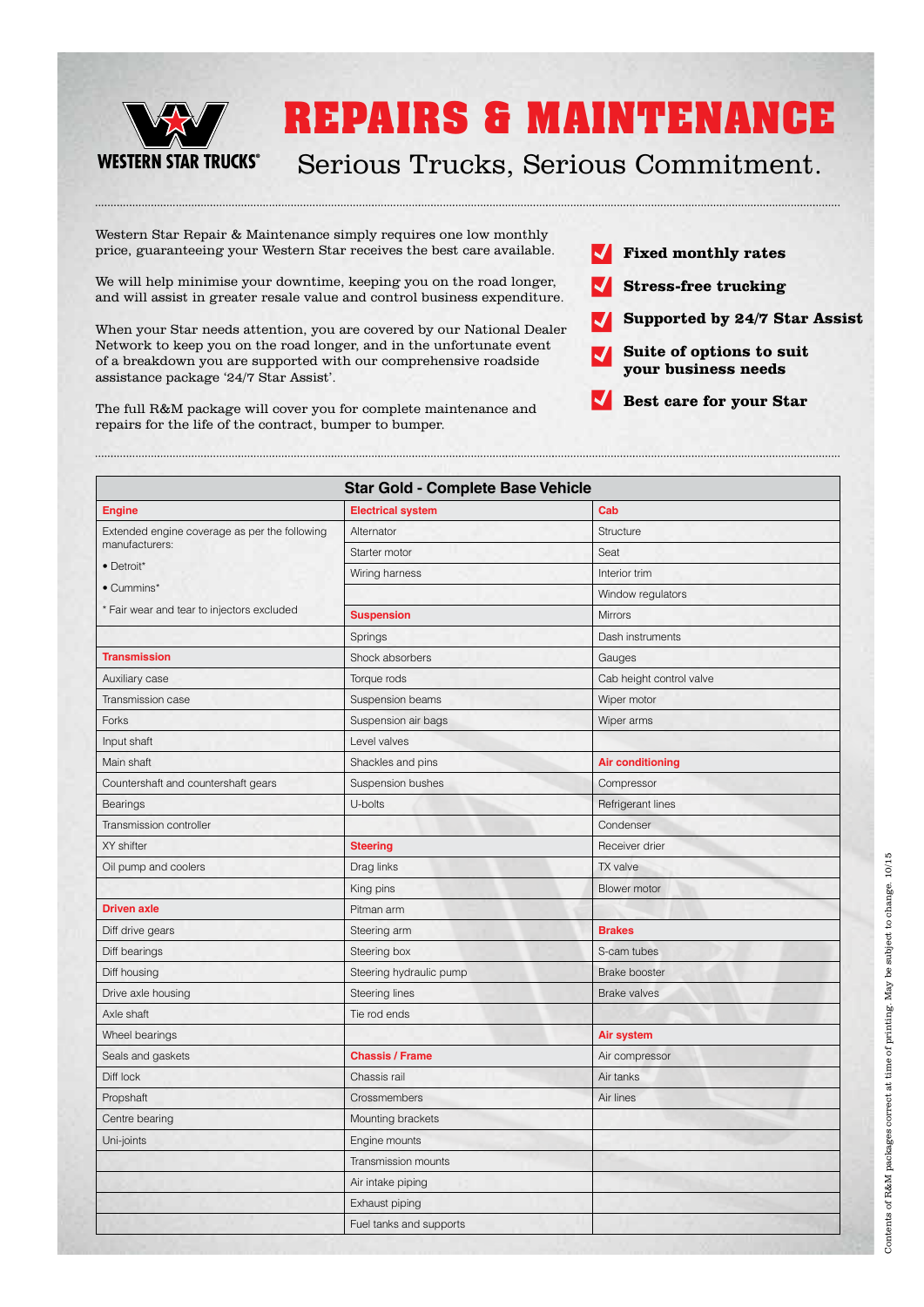

Serious Trucks, Serious Commitment.

#### **Star Gold - Exclusions (refer to service contract for full details)**

- Any equipment not installed by Penske Commercial Vehicles
- Any failure on a vehicle on which the odometer has been altered or changed so that the number of kilometres travelled by the vehicle cannot be readily ascertained
- Any temporary or unauthorised repairs or modifications
- Any corrosion due to environmental damage
- Cab sleeper shell and chassis corrosion resulting from bare metal becoming exposed due to damage to the paint or protective coating caused by accident, road abrasion (stone chips, sand, salt), industrial fallout, environmental damage (sap, hailstones), harsh cleaning chemicals or high pressure cleaning devices
- Customer / dealer furnished equipment
- Damage or defects that are attributable to the vehicle being engaged in work other than that for which it was designed (refer to Truck Requirement Analysis Form)
- Defects as a result of fire, accident damage, misuse or neglect. Possible cancellation of warranty schedule, in the event of major accident damage (of which Western Star Trucks Australia) shall be the sole judge
- Overtime labour rates (unless specified in contract)
- Repairs to paint, glass, upholstery, trim and appearance items due to other than faulty workmanship (e.g. stone chips, use of strong detergents, high-pressure cleaning equipment and abuse)
- Towing, traveling, telephone, meal or accommodation charges
- Tyres, wheel alignment and wheel balancing
- Failures caused by use of non approved Western Star parts
- Drive belts for fan, alternator, freon compressor or adjustments (limitations apply)
- Brake and clutch linings (unless specified in contract)
- Tightening of nuts and bolts outside of documented services
- Wiper blades (limitations apply, in conjunction with a service)
- Exterior panel adjustments
- Maintenance of paint and brightwork
- Fuses and bulbs in conjunction with a service
- Vehicle insurance and registration
- Diesel fuel or damage as a result of contaminated fuel
- Work conducted outside of the Western Star Dealer Network
- Batteries (after 12 months from date in service)

#### **Contract Options**

- After hours servicing (dealer dependant)
- 24/7 Star Assist (standard 2 years)
- Clutch replacement
- Brake replacement
- Engine oil top ups (max 5 litres between service)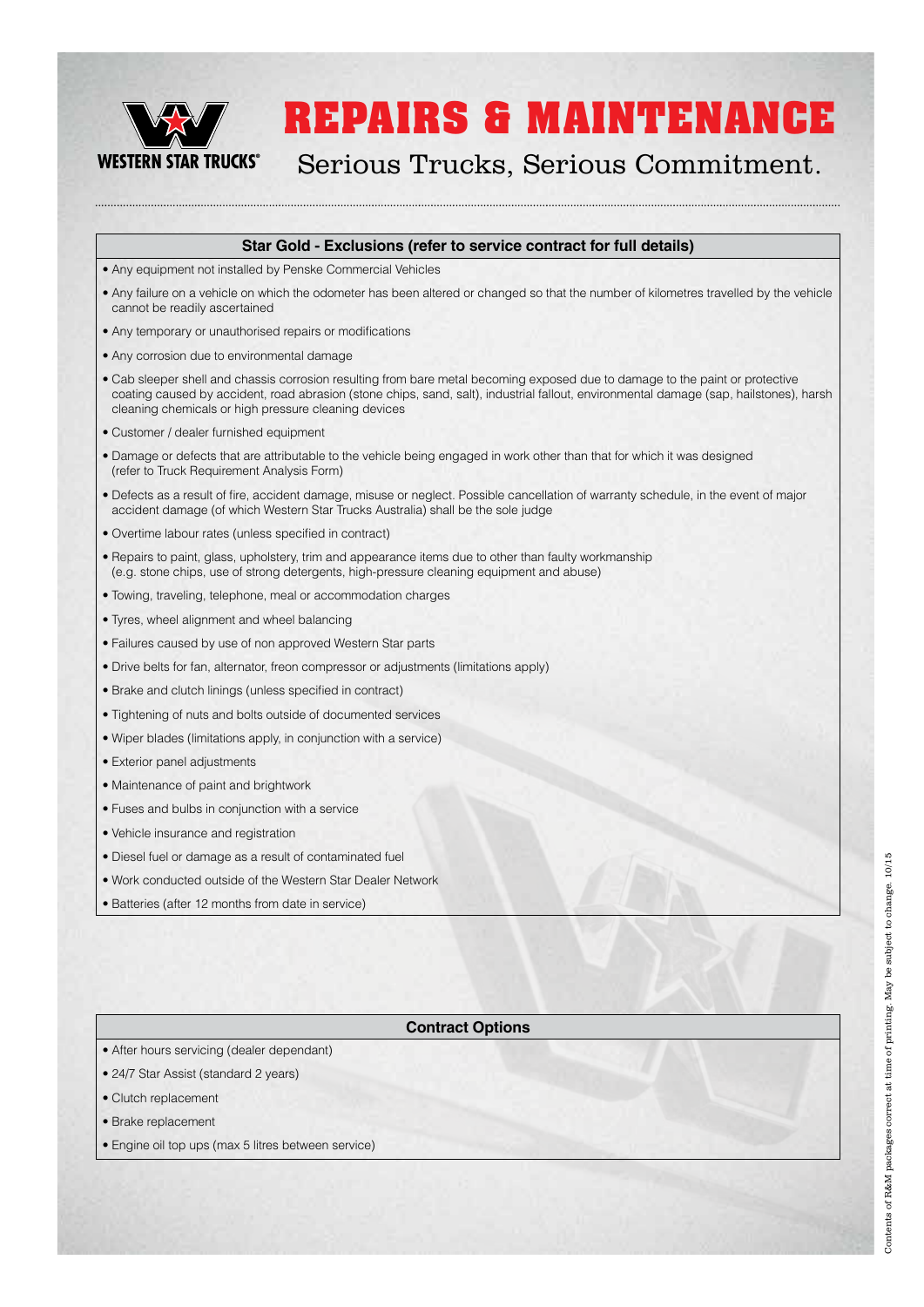

Serious Trucks, Serious Commitment.

| <b>Star Silver - Service &amp; Driveline Only maintenance</b>                                  |                             |  |
|------------------------------------------------------------------------------------------------|-----------------------------|--|
| <b>Engine</b>                                                                                  | <b>Drive axles</b>          |  |
| Replacement oil and filters                                                                    | Replacement oil and filters |  |
| <b>Fuel filters</b>                                                                            | Oil sampling                |  |
| Air filters                                                                                    | Drive head                  |  |
| Coolant and filters                                                                            | Axle housing                |  |
| Valve adjustments                                                                              | Propshaft                   |  |
| Engine tune                                                                                    |                             |  |
| Oil sampling                                                                                   | <b>Chassis</b>              |  |
| Engine warranty subject to OE guidelines, including distance, fuel<br>burn and operating hours | Greasing and inspection     |  |
|                                                                                                | Governor valves             |  |
| <b>Transmission</b>                                                                            | Drain valves                |  |
| Replacement oil and filters                                                                    | Air dryer cartridge         |  |
| Oil sampling                                                                                   | <b>Brake fluid</b>          |  |
| Auxillary case                                                                                 | Clutch fluid                |  |
| Transmission case                                                                              | Power steering fluid        |  |
| Forks                                                                                          |                             |  |
| Input shaft                                                                                    |                             |  |
| Main shaft                                                                                     |                             |  |
| Countershaft and counter shaft gears                                                           |                             |  |
| <b>Bearings</b>                                                                                |                             |  |
| Transmission controller                                                                        |                             |  |
| XY shifter                                                                                     |                             |  |
| Oil pump & coolers                                                                             |                             |  |

#### **Star Silver - Service Maintenance & Driveline Exclusions**

- Batteries (after 12 months from DIS)
- Abuse / neglect
- Customer / dealer furnished equipment
- Damage caused by contaminated fuel
- Environmental damage
- External influence / 3rd party damage
- Use of vehicle for other than intended purpose
- Work conducted outside of Western Star dealer network
- Diesel fuel
- Glass
- Tyres, wheel alignment & balancing
- Vehicle insurance and registration
- Exhaust after treatment
- Vehicle repairs
- Cummins mid-life
- Clutch disc and clutch operating systems

Contents of R&M packages correct at time of printing. May be subject to change. 10/15 Contents of R&M packages correct at time of printing. May be subject to change. 10/15